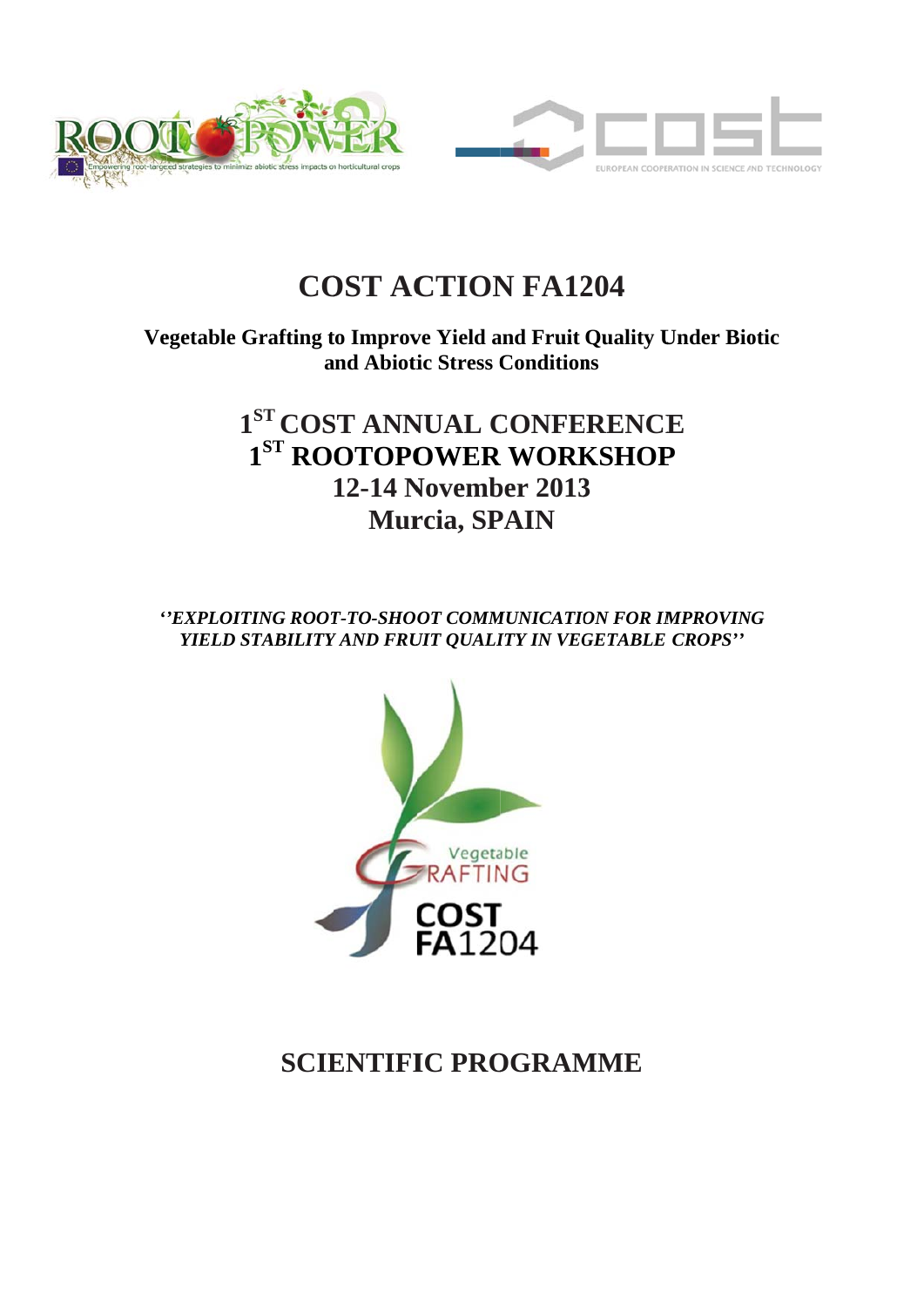## **LOCAL ORGANIZING COMMITTEE**

**Francisco Pérez-Alfocea**, CEBAS-CSIC, Spain **Cristina Soriano-Carpena**, CEBAS-CSIC, Spain **Alfonso Albacete-Moreno**, CEBAS-CSIC, Spain **Cristina Martínez-Andújar**, CEBAS-CSIC, Spain **Ascensión Martínez-Pérez**, CEBAS-CSIC, Spain **María del Puerto Sánchez-Iglesias**, CEBAS-CSIC, Spain **Elena Cantero-Navarro,** CEBAS-CSIC, Spain **Michael Bitterlich**, Institute of Vegetable and Ornamental Crops, Berlin, Germany

### **SCIENTIFIC COMMITTEE**

**Giuseppe Colla,** *Chair*, University of Tuscia, Italy **Francisco Pérez-Alfocea**,*Vice-chair*, CEBAS-CSIC, Spain **Andrew J. Thompson**, University of Cranfield, UK **Halit Yetisir**, University of Erciyes Melikgazi, Turkey **Jan Henk Venema**, University of Groningen, The Netherlands **Ian C. Dodd**, Lancaster University, UK **Dietmar Schwarz**, Institute of Vegetable and Ornamental Crops, Germany **Roni Cohen**, ARO, NeweYa'ar Research Center, Israel **Menahem Edelstein**, ARO, NeweYa'ar Research Center, Israel **Cherubino Leonardi**, University of Catania, Italy **Carmina Gisbert**, Polytechnic University of Valencia-COMAV, Spain **Dimitrios Savvas**, University of Athens, Greece **Zhilong Bie**, Huazhong Agricultural University, China **Frank Louws**, North Carolina State University, USA

### **KEY DATES**

**Abstract submission:** 15th October **Registration and Hotel Booking:** 30<sup>th</sup> October

### **VENUE**

Hotel Silken 7 Coronas, Avda. Ronda de Garay, 5, 30003-Murcia. www.hotelsietecoronas.com

#### **Further information at:**

http://www.cost.eu/domains\_actions/fa/Actions/FA1204

#### **COST Action FA1204 webpage:**

http://www.vegetablegrafting.unitus.it/index.php/meetingsand-conferences/murcia.html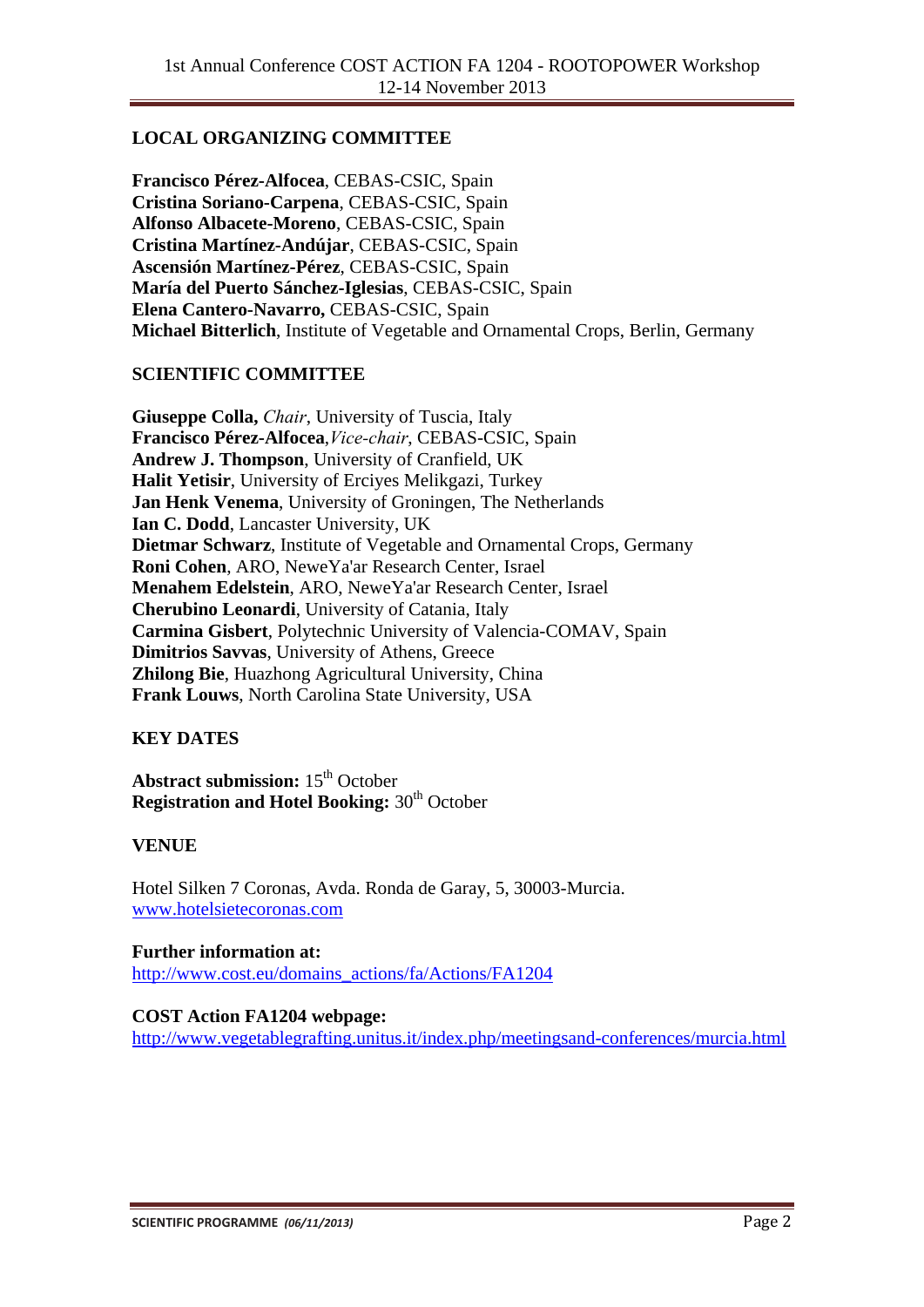## **WELCOME NOTE**

Dear colleagues and friends,

On behalf of the MC of the COST ACTION FA1204, the local organizing committee of CEBAS-CSIC welcomes all interested stakeholders (horticulturalists, plant pathologists, plant breeders, physiologists, biotechnologists and policy makers) to attend the 1<sup>st</sup>COST ANNUAL CONFERENCE of the action, jointly organized with the  $1<sup>st</sup>$ ROOTOPOWER WORKSHOP.

After more than fifty years of crop improvement principally selecting for above ground traits, scientists now perceive root system engineering as an opportunity to integrate new approaches to maintain sustainable crop production under changing environmental conditions while minimizing the demand for new resources. Root-specific traits such as root system architecture, sensing of edaphic stress and root-to-shoot communication can be exploited to improve not only resource capture and plant development under adverse conditions, but also fruit quality. The potential of grafting is as broad as the genetic variability available, and may allow horticulture to cross species barriers between rootstocks and scions, allowing a more direct and efficient exploitation of wild germplasm.

The COST action FA1204 aims at stimulating cutting-edge multidisciplinary transnational collaborations towards identifying and understanding how rootstockmediated traits can improve vegetable crop yield and quality under adverse biotic and abiotic conditions. Central to both international initiatives is the use of grafting in vegetable species, allowing precise assessment of the effect of altering root traits on crop performance and fruit quality independently of shoot traits, by using wild germplasm, mapping populations and functional lines as rootstocks.

The strategic aim is to help crop producers and breeders to improve yield stability and fruit quality under a changing and challenging environment and to overcome the consequences of unsustainable agricultural practices that are causing soil degradation and depleting natural resources.

The workshop will present recent results in phenotyping, genetics and physiology of rootstock-mediated tomato crop improvement under individual and combined abiotic stresses. This meeting will promote discussion on improving crop stress resistance and quality through more resource efficient rootstocks, allowing a more efficient use of soil, dwindling water and phosphorus resources, and a reduction of the excessive use of nitrogen and potassium fertilizers (which have a high carbon footprint), as well as how this research could be extended to other abiotic and biotic constraints and vegetable crops. Without this research there will be a trend for below-ground biotic and abiotic stresses to decrease plant growth and development throughout the world leading to serious crop yield losses, and hence endangering food security.

The Southeast region of Spain (Murcia and Almeria provinces) is the perfect location to hold this meeting since it is one of the major horticultural areas in the world and produces around 100 million grafted plants per year. Our programme includes around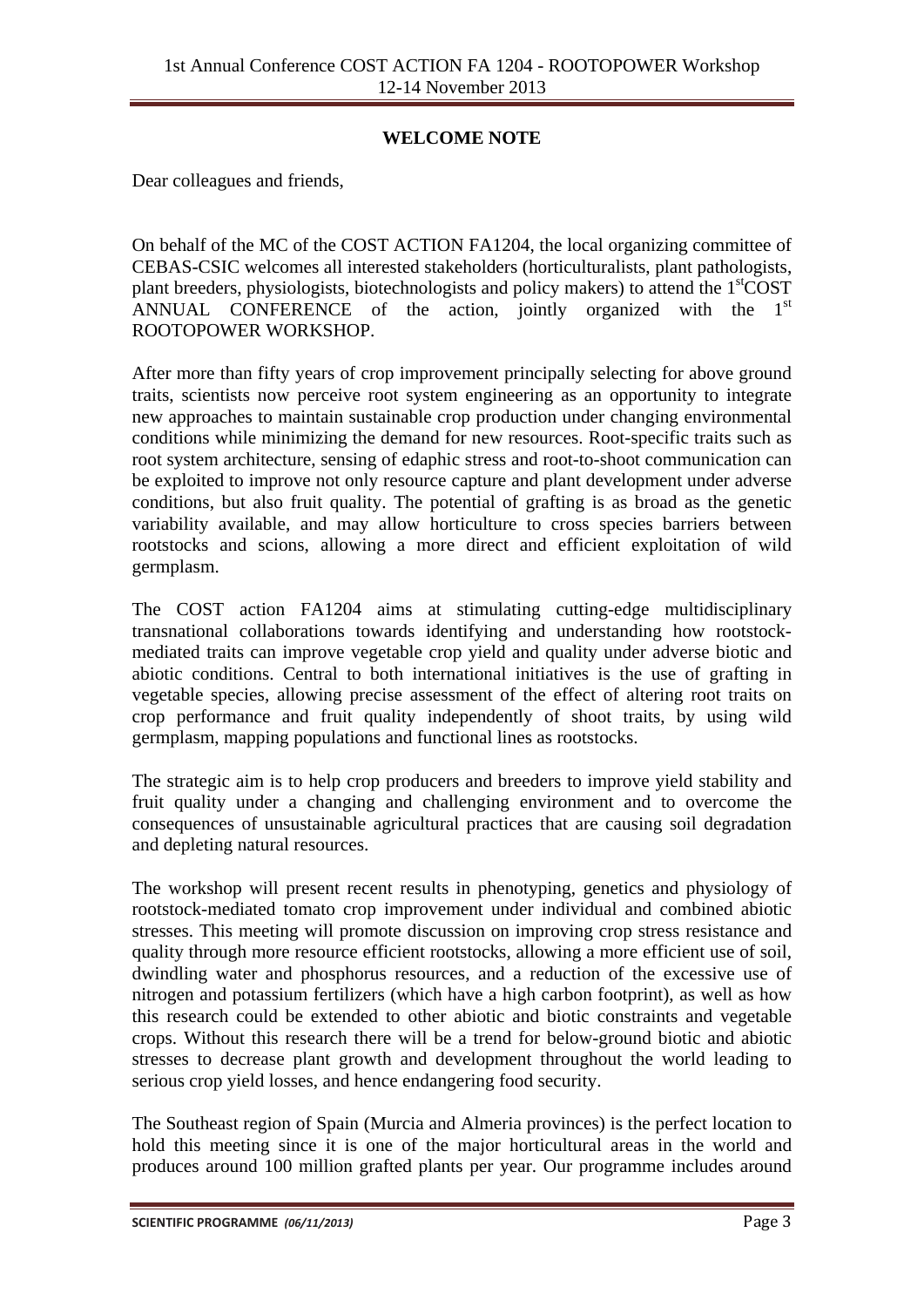75 oral and poster presentations, with 110 participants from public and private sectors coming from 25 countries. We wish you a successful conference and a very pleasant stay in Murcia, a city where you will find a wonderful weather, excellent gastronomy, historical and cultural sites and charming people.

With kind regards,

The Conference Chair, *Dr. Francisco Pérez Alfocea CEBAS-CSIC*  On behalf of the Organizing Committee

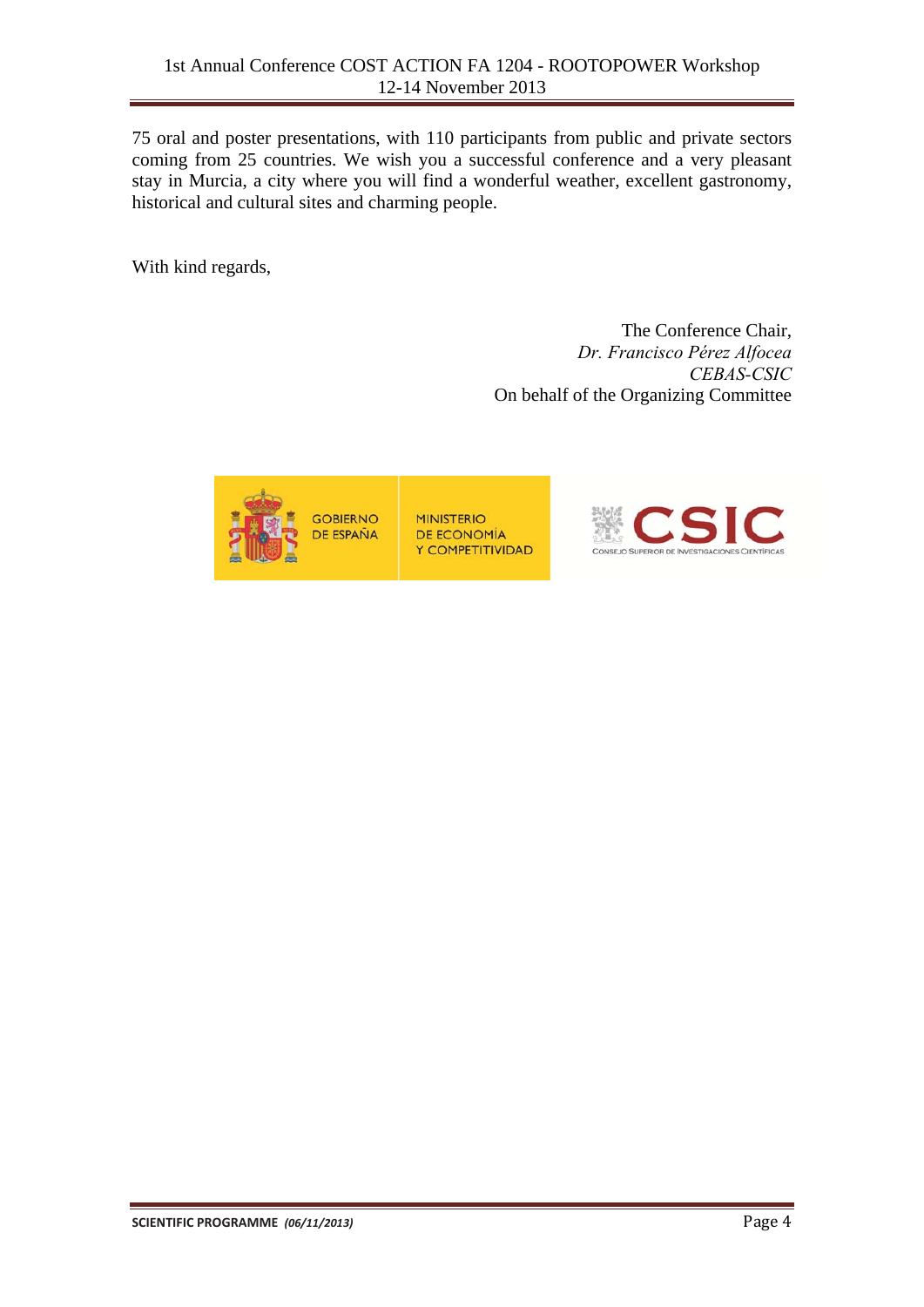# **1. MONDAY 11TH NOVEMBER**

**Venue: Hotel Silken 7 Coronas 20:00-21:00 Early registration 21:00-22:00** *Welcome reception* 

# **2. TUESDAY 12TH NOVEMBER**

**Conference room:** *Salón Lorca* **8:00-9:00 Registration. Mounting of Posters (***Salón Gaya***). Loading presentations.** *Contact Dr Alfonso Albacete at Conference room* 

**9:00-9:30 Official Opening**  *Local organizer/Vice-Chair: Dr Francisco Pérez-Alfocea Chair: Dr Giuseppe Colla* 

#### **SESSION I:**

## **WG 1 - GENETIC RESOURCES AND ROOTSTOCK BREEDING**

*Chair: Dr. Andrew Thompson. Cranfield University, UK. Rapporteur: Dr. Halit Yetisir. University of Erciyes Melikgazi,Turkey.* 

### **9:30-11:00 Oral presentations**

- 9:30-9:45 'Understanding the genetic basis of root trait variation in tomato' *Andrew J. Thompson*
- 9:45-10:00 'Horticultural and phytopathological evaluation of exotic watermelon germplasm as a source for rootstock breeding' *Edelstein, M. Cohen, R. Tyutyunik, J. Tadmor, K. Falik, E.*
- 10:00-10:15 'Biotechnology for rootstocks micropropagation and breeding' *C. Gisbert, J.M. Mulet, J. Prohens, R. Serrano, B. Picó*
- 10:15-10:30 'Potential new Cucurbita spp rootstocks with viral and fungal resistance' *G.H.S. Nunes, E.W.L.P. Nunes, M. Ferriol, A. Alfaro-Fernández, I. Font, C. Gisbert, B. Picó*
- 10:30-10:45 'Comparison of the physiological parameters of drought between early stage in pot and mature stage in field for tomatoes I' *Yildiz Dasgan*
- 10:45-11:00 'Current situation of gourd germplasm against virus diseases in Turkey' *Hakan Fidan, Nihal Denli, Pelin K. Ozturk, Çetin Nacar, Halit Yetisir*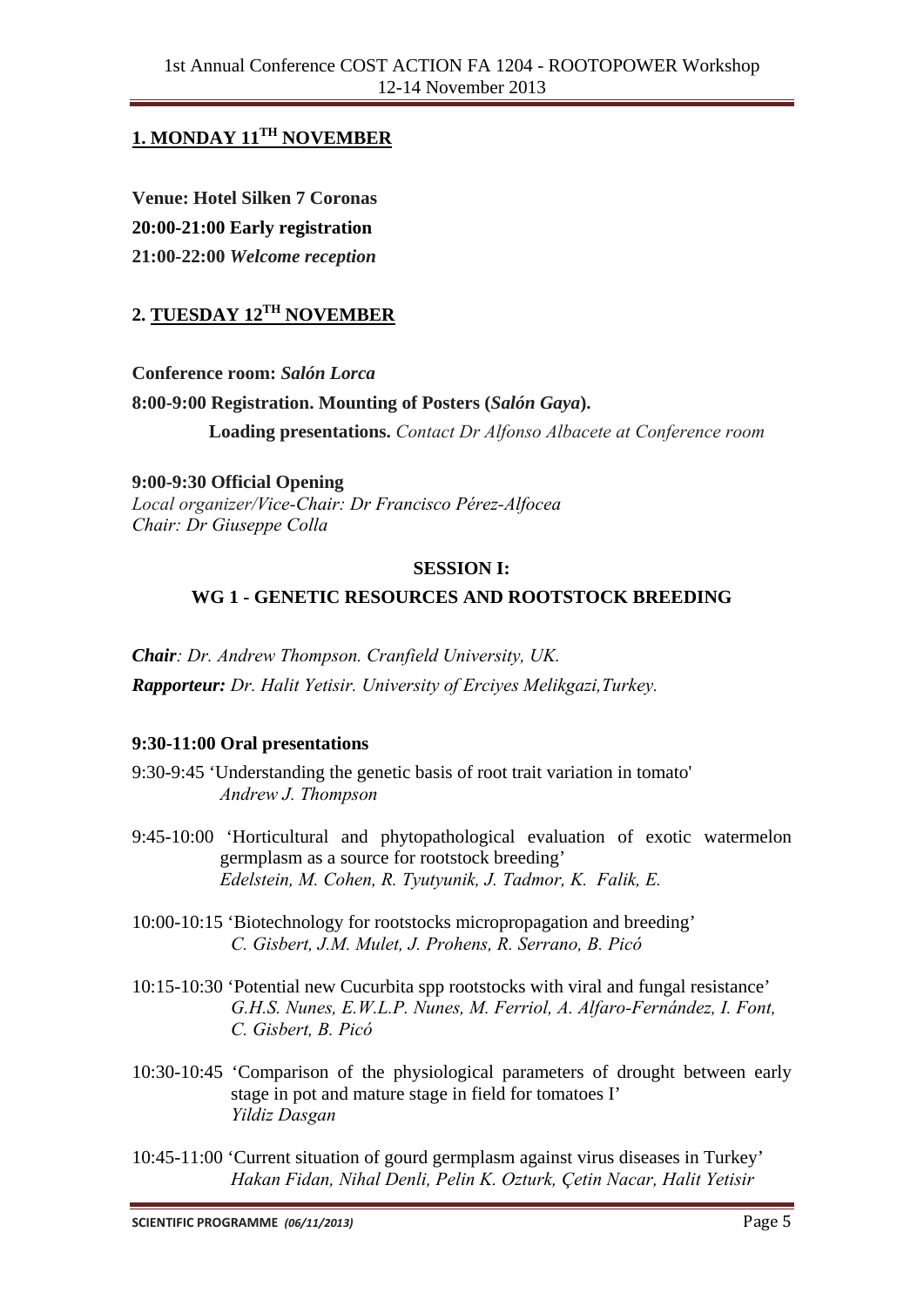# *11:00-11:30 Coffee Break/Poster viewing/Loading presentations* **SESSION II: WG 2 - ROOTSTOCK-SCION INTERACTIONS AND GRAFT COMPATIBILITY**

*Chair: Dr. Jan Henk Venema. University of Groningen, The Netherlands. Rapporteur: Dr. Ian C. Dodd. University of Lancaster, UK.* 

### **11:30-13:00 Oral presentations**

- 11:30-11:45 'Abscisic acid and cytokinin interaction in root-to-shoot communication to improve salt-tolerance in tomato' *G.B. Öztekin, A. Martínez-Pérez, A. Albacete-Moreno, F. Pérez-Alfocea and C. Martinez-Andújar*
- 11:45-12:00 'Rootstock xylem and scion leaf hormone concentrations are positively correlated' *Alfonso Albacete, Ian C. Dodd and Francisco Pérez-Alfocea*
- 12:00-12:15 'Identifying salt-, drought- and ABA-responsive genes in tomato roots' *Ferrández-Ayela, A., Dodd, I.C., Martínez-Andújar, C., Pérez-Alfocea, F., Pérez-Pérez, J.M.*
- 12:15-12:30 'Oxidative stress associated with rootstock-scion interactions' *P. Irisarri, H.J. Martens, P. Errea and A. Pina*
- 12:30-12:45 'Assessment of grafting compatibility between globe artichoke and cardoon by SEM analyses' *Trinchera A., Pandozy G., Crinò P., Rea E.*
- 12:45-13:00 'Detection of the graft union with electric impedance measurements' *László Gáspár, Eszter Vozáry, Viktor Teráz, Viktória Bőhm, Noémi Kappel, Noémi Lukács*

### *13:00-14:30 Lunch (Hotel Silken 7 Coronas)*

### **SESSION III:**

## **WG 3 - ROOTSTOCK-MEDIATED RESISTANCE TO BIOTIC AND ABIOTIC STRESSES**

*Chair: Dr. Dietmar Schwarz. Institute of Vegetable and Ornamental Crops, Germany. Rapporteur: Dr. Roni Cohen. ARO, NeweYa'ar Research Center, Israel.* 

*14:15-14:30 Loading presentations* 

**14:30-16:00 Oral presentations**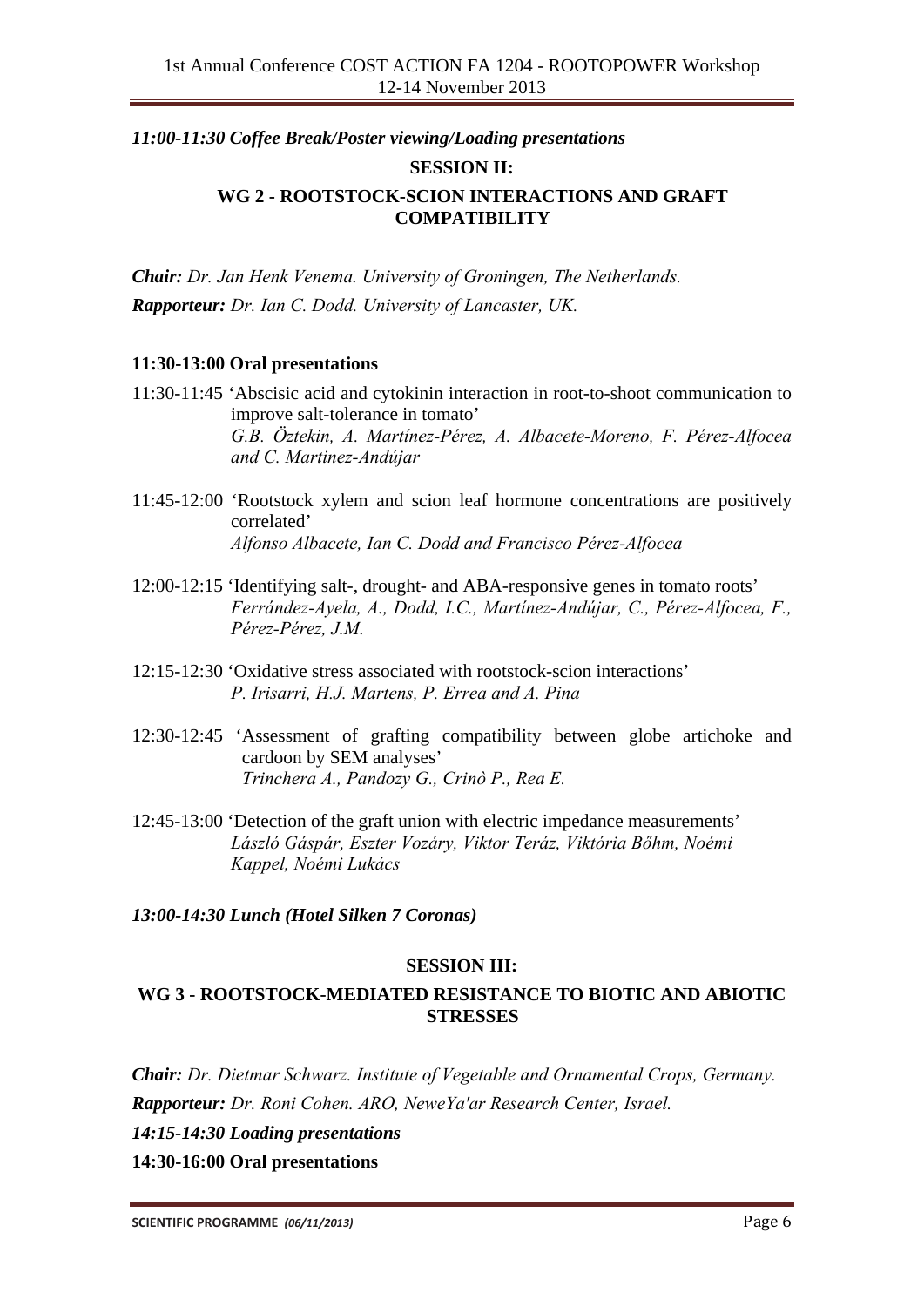- 14:30-14:45 'The need for tailor-made cucurbita rootstocks: what can we learn from growing grafted melons in desert agriculture?' *R. Cohen, I. Gal, A. Koren, Pivonia, S., Edelstein, M.*
- 14:45-15:00 'Reducing susceptibility of trellised cucumber and melon plants to cucumber green mottle mosaic virus by agro-technique means and grafting' *Amnon Koren, Victoria Reingold, Aviv Dombrovsky*
- 15:00-15:15 'Unraveling the molecular basis of the resistance to plum pox virus induced by grafting from almond to peach' *Manuel Rubio, Luis Rodríguez-Moreno, Manuel Castro de Moura, Albert Mascarell-Creus, Claudio Bonghi, Federico Dicenta, Pedro Martínez-Gómez*
- 15:15-15:30 'Effects of grafting and rootstock genotype on nutrient uptake by tomato' *D. Savvas, G.B. Oztekin, M. Tepecik, A. Papanikolaou, V. Katsiki, A. Ropokis, G. Ntatsi*
- 15:30-15:45 'Influence of grafting and nitrogen on yield and aerial pests population in hydroponics tomato crop' *Katja Zanic, Gvozden Dumicic, Branimir Urlic, Smiljana Goreta Ban*
- 15:45-16:00 'Grafting reduces the cadmium translocation from roots to shoots and fruits in tomato' *Pradeep Kumar, Menahem Edelstein, Mariateresa Cardarelli, Elvira Rea, Giuseppe Colla*
- *16:00-16:30 Coffee Break*

**16:00 – 18:30 Poster viewing (***Salón Gaya***)** 

- **16:30 18:30 MC meeting** (see agenda)
- *19:00: Social event: Tour around the city of Murcia Meeting point: Hotel Hall*

## **3. WEDNESDAY 13TH NOVEMBER**

#### **SESSION IV:**

# **WG 4 - ROOTSTOCK-MEDIATED IMPROVEMENT OF FRUIT QUALITY**

*Chair: Dr. Cherubino Leonardi. University of Catania. Italy. Rapporteur: Dr. Carmina Gisbert. UPV-COMAV, Valencia. Spain.* 

*8:45-9:00 Loading presentations* 

**9:00-10:30 Oral presentations**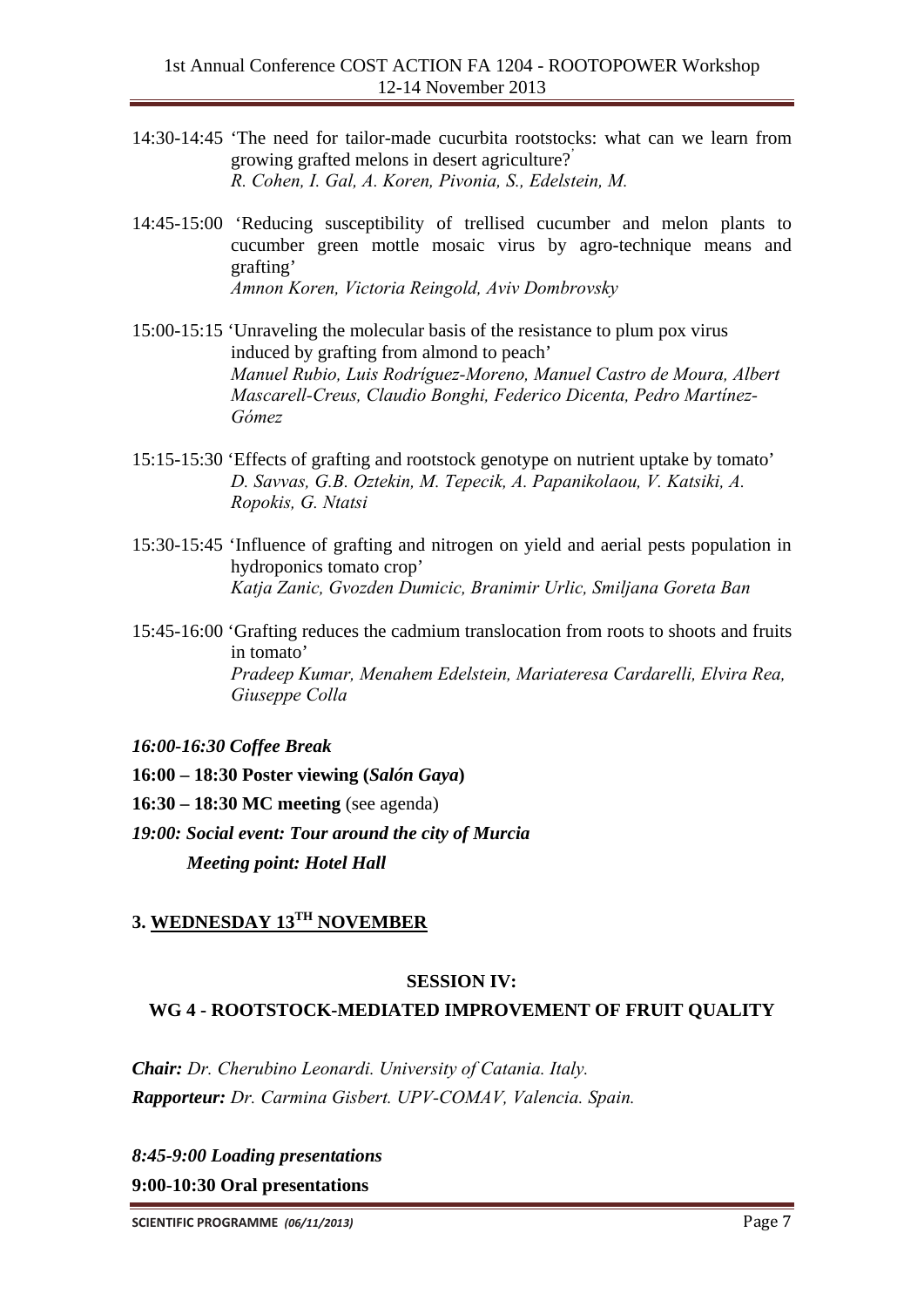- 9:00-9:15 'Effect of pruning system on yield and quality of greenhouse grafted tomato' *Isabel Mourão, Joana Teixeira, Luis Miguel Brito, Maria Elvira Ferreira, Maria Luisa Moura*
- 9:15-9:30 'The contents of certain primary and secondary metabolites of grafted tomato fruits regarding to salinity stress and growing period' *Nina Kacjan Maršić, Bernarda Brajović, Dominik Vodnik*
- 9:30-9:45 'Sensory analysis of grafted watermelon grown in different Hungarian regions' *David Fekete, Evelin Várvölgyi, József Felföldi, Attila Gere, Zoltán Kókai Viktória Bőhm, Gábor Balázs, Noémi Kappel*
- 9:45-10:00 'Differential evolution of physicochemical and phytochemical fruit composition during ripening in grafted and non-grafted watermelon' *Marios C. Kyriacou and Georgios A. Soteriou*
- 10:00-10:15 'Effects of grafting and modified atmosphere packaging (MAP) on melon and aubergine quality parameters during storage' *E. M. Khah, S. Petropoulos, I. S. Arvanitoyannis, F. Bletsos*
- 10:15-10:30 'Quantitative and qualitative response of Sicilian eggplant ecotypes to grafting onto *Solanum torvum' L. Sabatino, G. Iapichino, F. D'Anna*

### **10:30-11:30 Working Groups parallel meetings**

*11:30-12:00 Coffee Break/Poster viewing/Loading presentations* 

#### **SESSION V:**

### **VEGETABLE GRAFTING: ONGOING PROJECTS AND STATE OF THE ART FROM A COMMERCIAL POINT OF VIEW**

*Chair: Dr. Giuseppe Colla, University of Tuscia, Italy. Rapporteur: Dr. Dimitrios Savvas, University of Athens, Greece.* 

### **12:00-12:45 Ongoing Projects**

- 12:00-12-15 'Grafting in organic horticulture' *Martin Koller (from BioGreenhouse COST Action)*
- 12:15-12:30 'Overview of USDA-funded project to advance grafting technologies in the U.S. fruiting vegetable industry' *Frank J. Louws*
- 12:30-12:45 'The History, Current Status and Future of the Cucurbit Grafting in China' *Zhilong Bie*
- 12:45-14:30 **Round Table**. 'State of the art from a commercial point of view'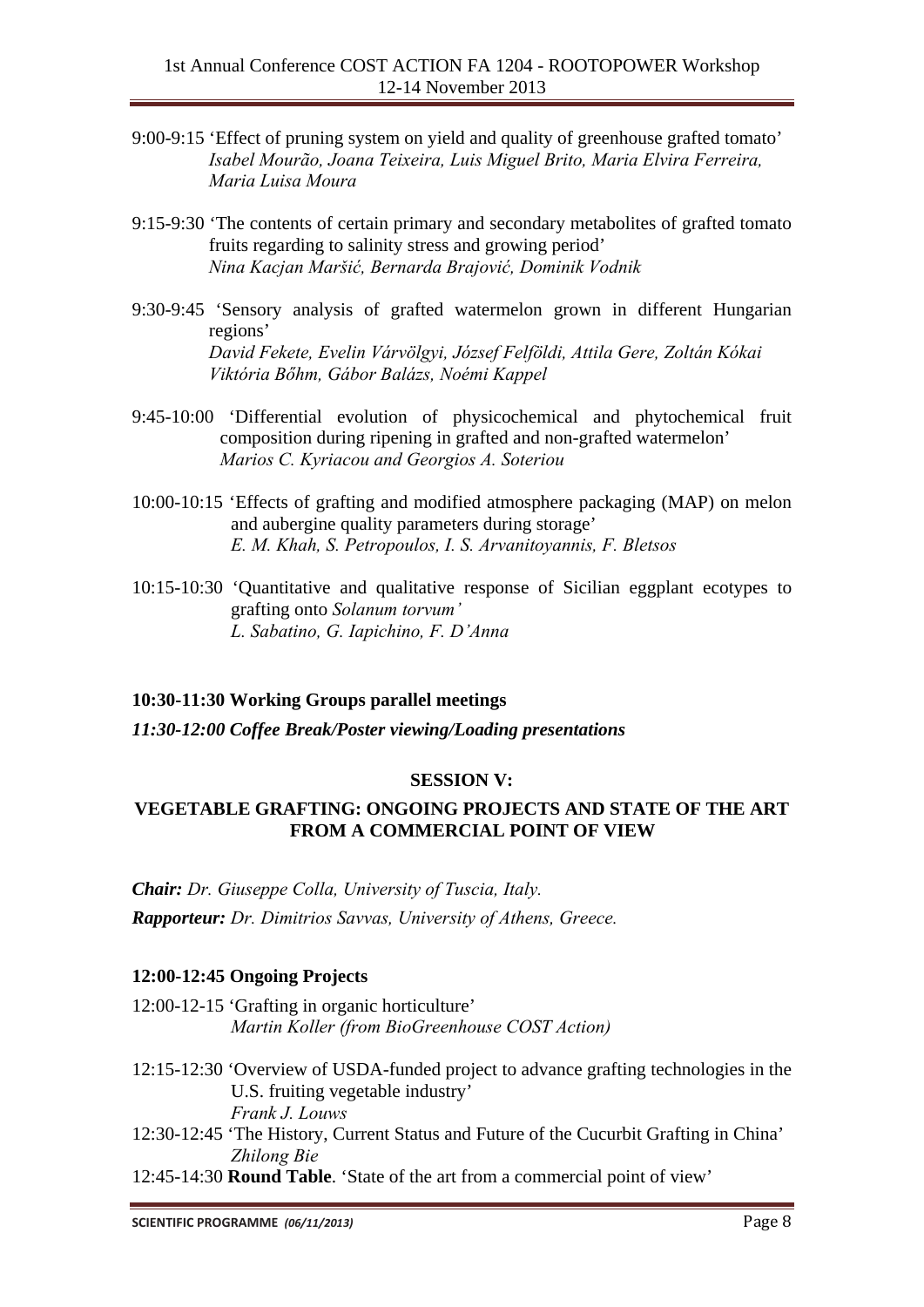*Moderators: Dr. Jan Henk Venema and Dr. Andrew Thompson Syngenta, Monsanto, Centro SEIA, Ramiro Arnedo,Rijk Zwaan,Nunhems. (10 min each followed by discussion*)*.*

*14:30-16:00 Lunch (Hotel Silken 7 Coronas).* 

#### **SESSION VI: WORKSHOP ON PHENOTYPING, PHYSIOLOGY AND GENETICS OF ROOTSTOCK-MEDIATED TOLERANCE TO SOIL ABIOTIC STRESSES IN TOMATO**

*Chair: Dr. Francisco Pérez Alfocea. CEBAS-CSIC, Spain*.

*Rapporteur: Dr. Ian C. Dodd. University of Lancaster, UK.* 

### *15:45-16:00 Loading presentations*

- 16:00-16:15 'Introduction to the EU-ROOTOPOWER project' *F. Pérez-Alfocea, Project Coordinator*
- 16:15-16:30 **'**Screening a tomato mapping population for root resistance to soil impedance plus polymorphism discovery in parental genomes' *Andrew Thompson, on behalf of the EU-ROOTOPOWER Consortium*
- 16:30-16:45 'Rootstock-mediated variation in tomato vegetative growth under moderate salinity'

*Alfonso Albacete, on behalf of the EU-ROOTOPOWER Consortium* 

16:45-17:00 'Phenotyping and physiology of rootstock-mediated tolerance to drought in tomato'

*Sevilay Topcu, on behalf of the EU-ROOTOPOWER Consortium*

17:00-17:15 'Effects of nitrogen stress on a population of *Solanum* rootstocks' *F. Pérez-Alfocea, on behalf of the EU-ROOTOPOWER Consortium* 

### *17:15-17:45 Coffee Break/Poster viewing (Salón Gaya)*

17:45-18:00 'Phenotyping and physiology of rootstock-mediated tolerance to soil low phosphorus stresses in tomato'

*Juan M. Ruiz-Lozano, on behalf of the EU-ROOTOPOWER Consortium* 

- 18:00-18:15 'Phenotyping of tomato rootstocks under low potassium supply'  *Cristina Martínez-Andújar, on behalf of the EU-ROOTOPOWER Consortium*
- 18:15-18:30 'Root-to-shoot signalling of soil abiotic stresses' *Ian C. Dodd, on behalf of the EU-ROOTOPOWER Consortium*
- 18:30-18:45 'Improving tomato for tolerance to multiple abiotic stress factors' *María José Asins, on behalf of the EU-ROOTOPOWER Consortium*

18:45-19:00 Discussion